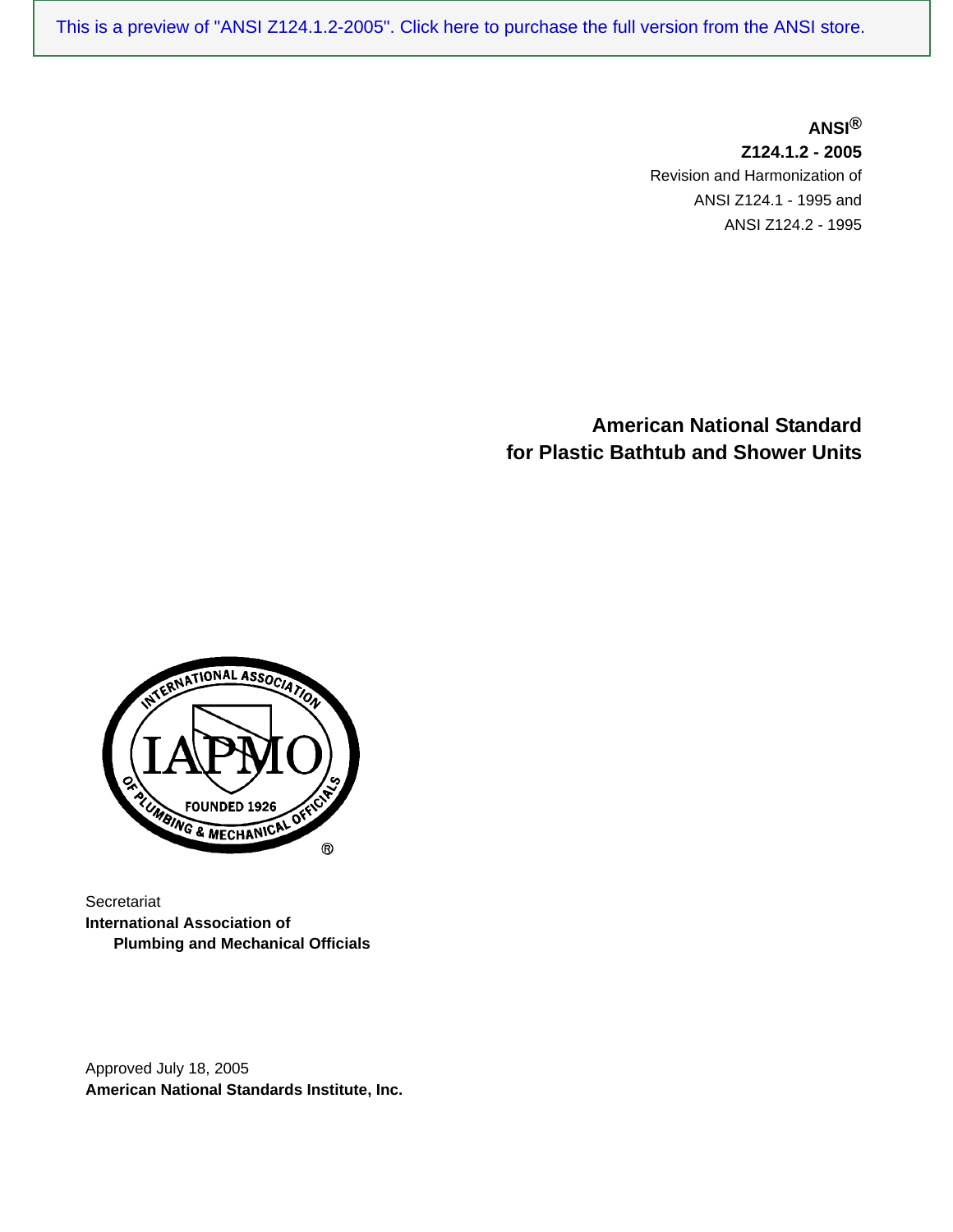# American National Standard

Approval of an American National Standard requires verification by ANSI that the requirements for due process, consensus, and other criteria for approval have been met by the standards developer.

Consensus is established when, in the judgement of the ANSI Board of Standards Review, substantial agreement has been reached by directly and materially affected interests. Substantial agreement means much more than a simple majority, but not necessarily unanimity. Consensus requires that all views and objections be considered, and that a concerted effort be made toward their resolution.

The use of American National Standards is completely voluntary; their existence does not in any respect preclude anyone, whether he has approved the standards or not, from manufacturing, marketing, purchasing, or using products, processes, or procedures not conforming to the standards.

The American National Standards Institute does not develop standards and will in no circumstances give an interpretation of any American National Standard. Moreover, no person shall have the right or authority to issue an interpretation of an American National Standard in the name of the American National Standards Institute. Requests for interpretations should be addressed to the secretariat or sponsor whose name appears on the title page of this standard.

**CAUTION NOTICE:** This American National Standard may be revised or withdrawn at any time. The procedures of the American National Standards Institute require that action be taken periodically to reaffirm, revise, or withdraw this standard. Purchasers of American National Standards may receive current information on all standards by calling or writing the American National Standards Institute.

Published by

**International Association of Plumbing and Mechanical Officials 5001 East Philadelphia Street, Ontario, CA 91761**

Copyright © 2005 by International Association of Plumbing and Mechanical Officials All rights reserved.

No part of this publication may be reproduced in any form, in an electronic retrieval system or otherwise, without prior written permission of the publisher.

Printed in the United States of America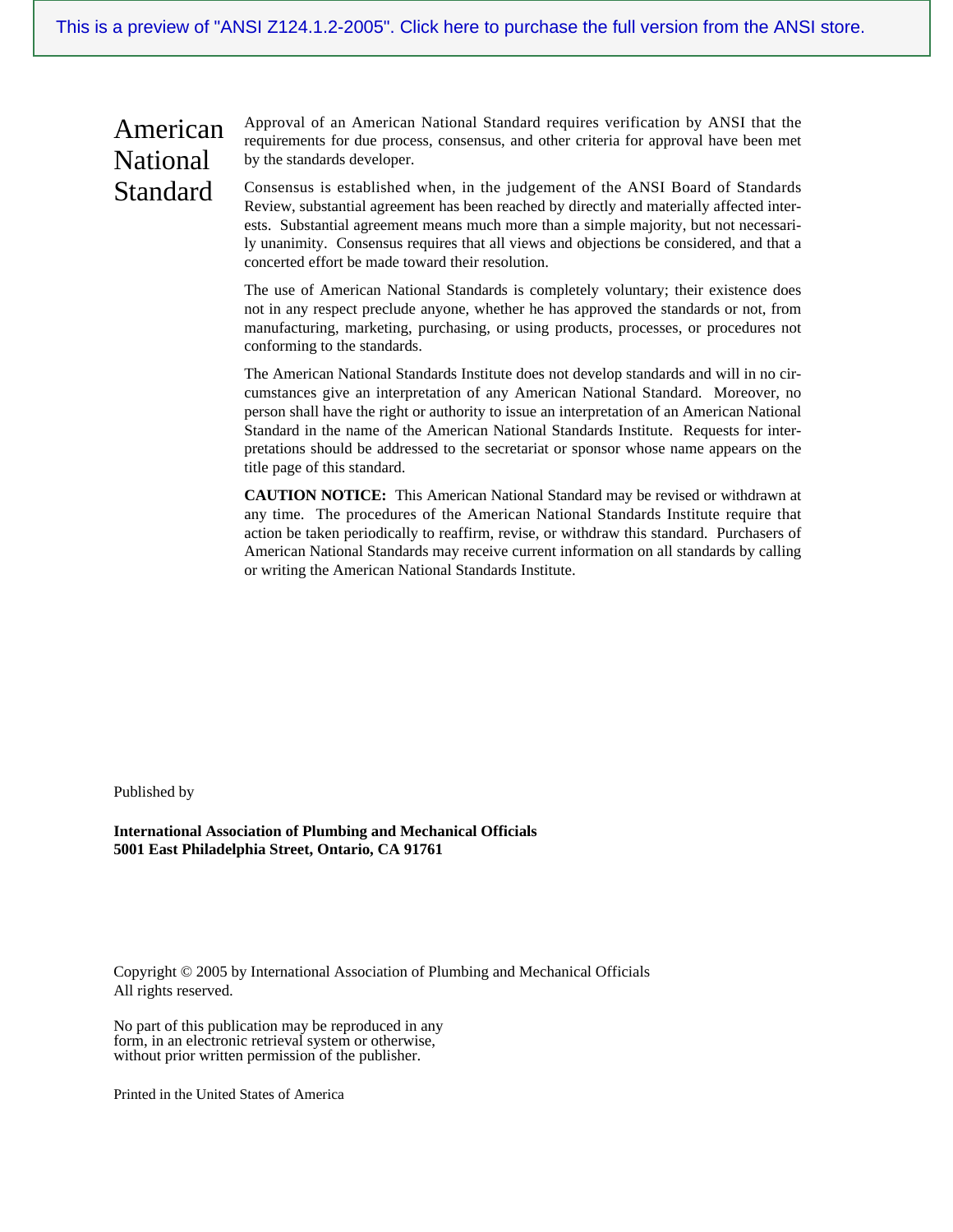# **Contents**

|                |     | Page                                                     |  |  |  |
|----------------|-----|----------------------------------------------------------|--|--|--|
|                |     |                                                          |  |  |  |
| 1              |     |                                                          |  |  |  |
|                | 1.1 |                                                          |  |  |  |
|                | 1.2 |                                                          |  |  |  |
|                | 1.3 |                                                          |  |  |  |
|                |     |                                                          |  |  |  |
| $\overline{2}$ |     |                                                          |  |  |  |
|                | 2.1 |                                                          |  |  |  |
|                | 2.2 |                                                          |  |  |  |
|                | 2.3 |                                                          |  |  |  |
|                | 2.4 |                                                          |  |  |  |
|                | 2.5 |                                                          |  |  |  |
|                | 2.6 |                                                          |  |  |  |
|                | 2.7 |                                                          |  |  |  |
|                | 2.8 |                                                          |  |  |  |
|                | 2.9 |                                                          |  |  |  |
|                |     |                                                          |  |  |  |
| 3              |     |                                                          |  |  |  |
|                | 3.1 |                                                          |  |  |  |
|                | 3.2 |                                                          |  |  |  |
|                | 3.3 |                                                          |  |  |  |
|                | 3.4 |                                                          |  |  |  |
| 4              |     |                                                          |  |  |  |
|                | 4.1 |                                                          |  |  |  |
|                | 4.2 |                                                          |  |  |  |
|                | 4.3 |                                                          |  |  |  |
|                | 4.4 |                                                          |  |  |  |
|                | 4.5 |                                                          |  |  |  |
|                |     |                                                          |  |  |  |
|                | 4.6 |                                                          |  |  |  |
|                | 4.7 |                                                          |  |  |  |
|                | 4.8 |                                                          |  |  |  |
|                | 4.9 |                                                          |  |  |  |
|                |     |                                                          |  |  |  |
| 5.             |     |                                                          |  |  |  |
|                | 5.1 |                                                          |  |  |  |
|                |     |                                                          |  |  |  |
|                | 5.3 |                                                          |  |  |  |
|                | 5.4 |                                                          |  |  |  |
|                | 5.5 |                                                          |  |  |  |
|                | 5.6 |                                                          |  |  |  |
| 6.             |     |                                                          |  |  |  |
|                | 6.1 |                                                          |  |  |  |
|                | 6.2 |                                                          |  |  |  |
|                |     |                                                          |  |  |  |
|                | 6.3 | Resistance to Fungi and Bacteria Growth (Type 6 Units)11 |  |  |  |
|                | 6.4 |                                                          |  |  |  |
| 7              |     |                                                          |  |  |  |
|                |     |                                                          |  |  |  |
| <b>Tables</b>  |     |                                                          |  |  |  |
| 1              |     |                                                          |  |  |  |
| 2              |     |                                                          |  |  |  |
|                | i.  |                                                          |  |  |  |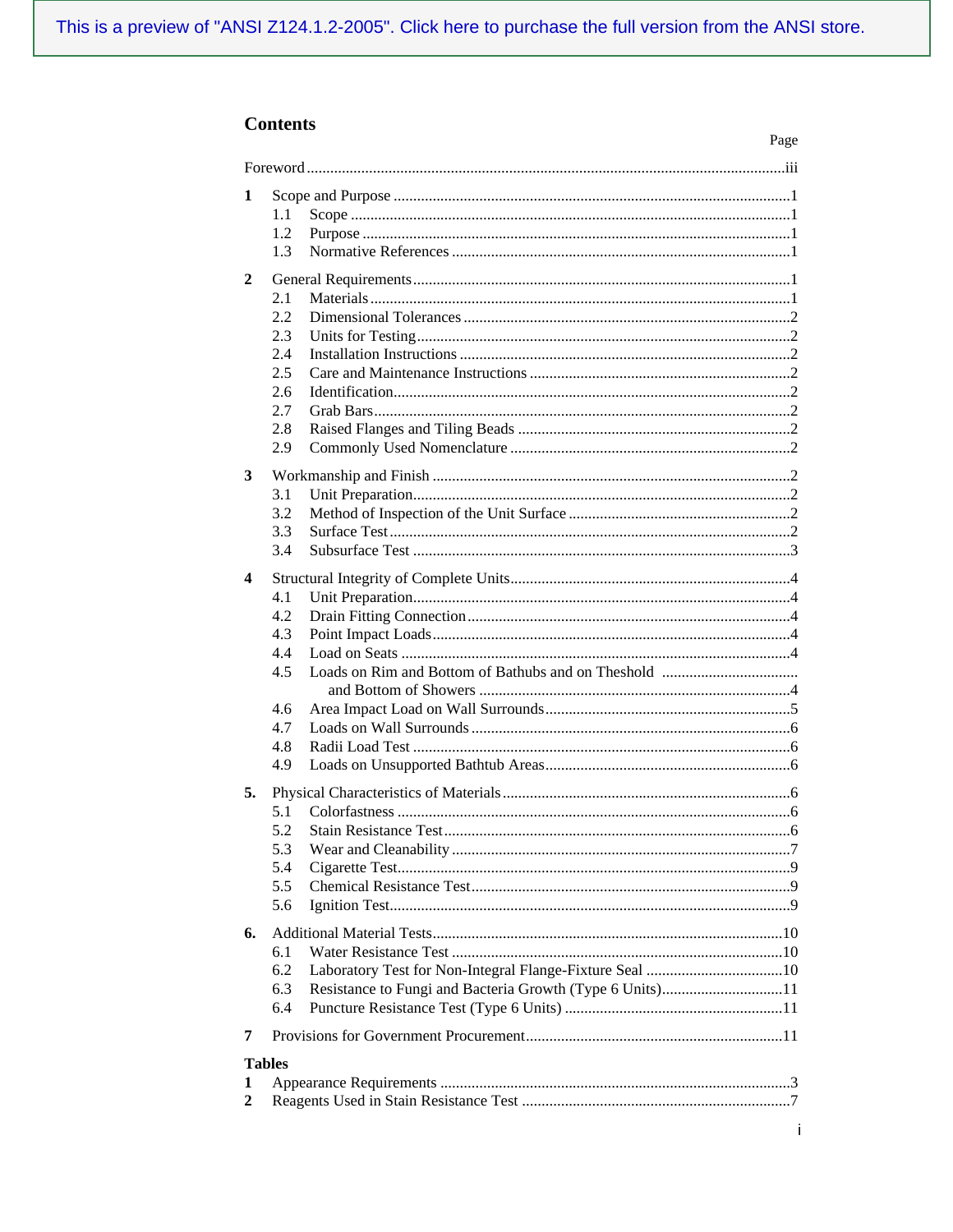## Page

| <b>Figures</b> |                                                                      |  |  |  |  |
|----------------|----------------------------------------------------------------------|--|--|--|--|
| 1              |                                                                      |  |  |  |  |
| 2              | Fixture for Measuring Tub Bottom Deflection/Load Test                |  |  |  |  |
|                |                                                                      |  |  |  |  |
| 3              |                                                                      |  |  |  |  |
| 4              | Load Test on Bathub Rim and Bottom, and Load on Unsupported Areas 14 |  |  |  |  |
| 5              |                                                                      |  |  |  |  |
| 6              |                                                                      |  |  |  |  |
| 7              |                                                                      |  |  |  |  |
| 8              |                                                                      |  |  |  |  |
|                |                                                                      |  |  |  |  |
| 9              |                                                                      |  |  |  |  |
| Appendix       |                                                                      |  |  |  |  |
| $\bf{I}$       |                                                                      |  |  |  |  |
| $\mathbf H$    |                                                                      |  |  |  |  |
|                |                                                                      |  |  |  |  |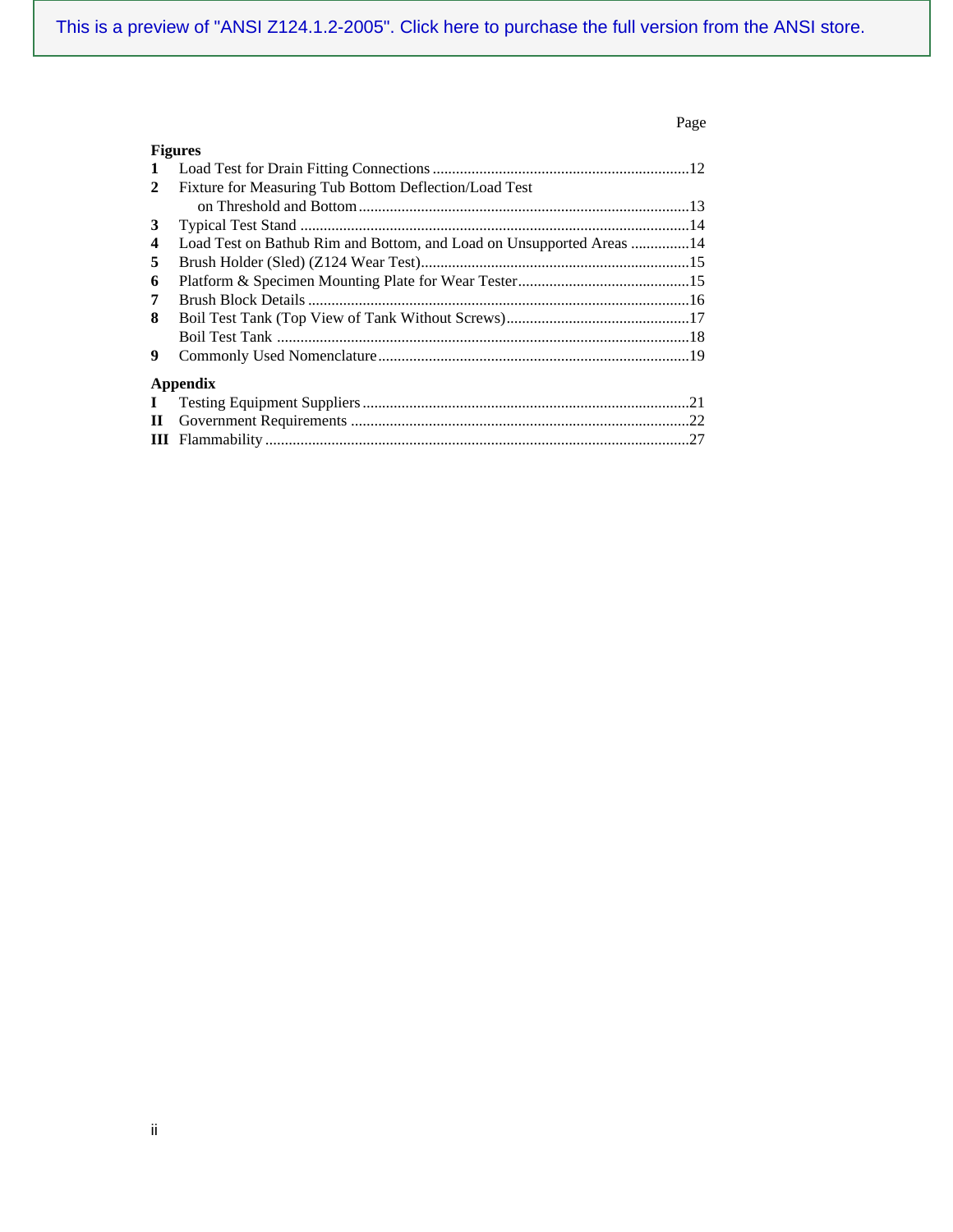**Foreword** (This Foreword is not a part of American National Standard for Plastic Bathtub and Shower Units)

Production of gel-coated glass-fiber reinforced Plastic Plumbing Fixtures began in 1956. The immediate need for standard specifications was answered by the issuance, in 1959, of Commercial Standards CS 221-59 for bathtubs and CS 222-59 for shower receptors. These standards served as the basis of product acceptance by the Federal Housing Administration (FHA) and code writing agencies.

In 1962 the development of a needed industry standard was undertaken by the NAHB Research Institute and a Reinforced Plastics Industry Advisory Board with the cooperation and assistance of the Society of the Plastics Industry. In July 1963, the NAHB Research Institute issued a new standard for tub-shower units which constituted an extensive revision of CS 221- 59 and was the first performance-type standard for such products.

In December 1965, the NAHB Research Foundation, Inc., continuing the work of the NAHB Research Institute, issued a revised standard for bathtub units and a standard for shower receptors and stalls. These standards were considered by those most interested to be worthy of approval as an American National Standard, and the need for their application nationally was self-evident. Accordingly, they were submitted to the Standards Institute in 1965 and approved on April 5, 1967 as American National Standard for Gel-Coated Glass-Fiber Reinforced Polyester Resin Bathtub Units, Z124.1-1967 and Gel-Coated Fiberglass Reinforced Polyester Resin Shower Receptors and Shower Stalls, Z124.2-1967.

The sponsor also asked for the establishment of an American National Standards Committee, which was approved as American National Standards Committee Z124.

Use of American National Standards Z124.1 and Z124.2 has resulted, over the years, in constructive suggestions which have been incorporated in these standards. Many of the requirements given in these standards evolved out of field experience with new materials and manufacturing techniques. Therefore, these standards have been expanded, listing separate areas of pertinent tests and performance requirements for such materials and techniques, and in 2005, both standards were harmonized. They also cover the revision and addition of test methods and performance requirements.

Historically, in October 1978, the International Association of Plumbing and Mechanical Officials (IAPMO) assumed the secretariat's position to continue the work already in progress.

The continuation of work resulted in the revision and updating of Z124.1 for Plastic Bathtubs and Z124.2 for Plastic Shower Receptors and Shower Stalls. These standards were forwarded to American National Standards Institute. Formal adoption was May 1, 1980.

Grab bars, slip resistance and fire and smoke are of prime concerns to the Z124 Committee. In 1985, reference to grab bars were included in both the bathtub and shower standards. In 1992, the Committee, after extensive study, decided to add an Appendix to the Z124 standards in regards to fire and smoke. At that time, the 1991 addendum was removed from the standards because no evidence was found that plastic plumbing fixtures contributed to or caused fires. Since the Appendix is not a formal part of the standard, it is for information only. The consensus of the Committee was that the combustibility concerns of plastic plumbing fixtures had been adequately addressed by the addition of the Appendix. Work is continuing on slip resistance and fire and smoke requirements.

A new standard for Plastic Lavatories, which had been started by a Task Group in early 1975, was also completed and forwarded to American National Standards Institute in September 1979. The formal adoption date was May 21, 1980, and resulted in American National Standard Z124.3 for Plastic Lavatories.

At the request of HUD, a Task Committee developed a standard for Plastic Water Closet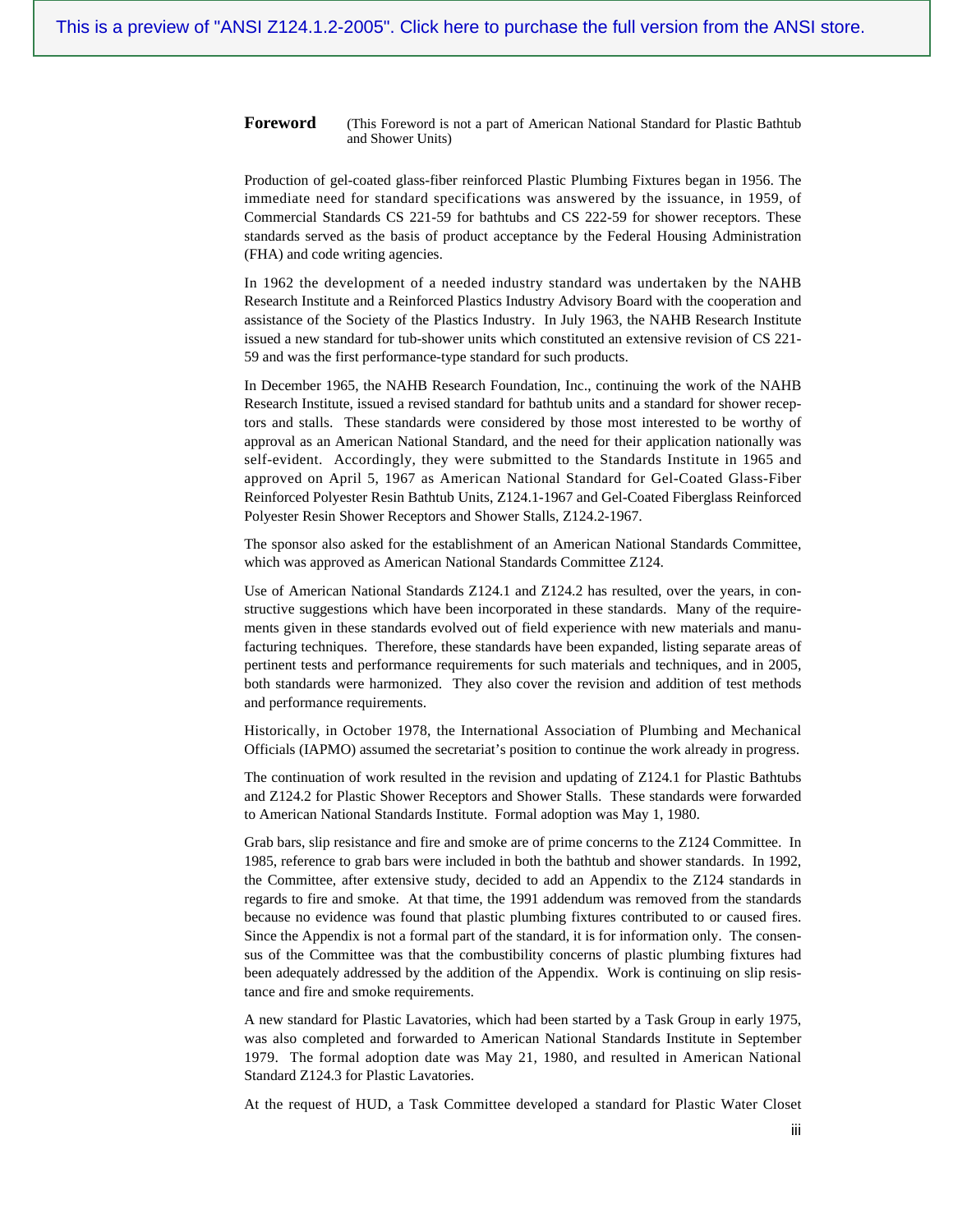Bowls and Tanks. It was completed and forwarded to ANSI and formally adopted May 30, 1983, as American National Standard Z124.4.

The Standard for Plastic Toilet (Water Closet) Seats which was started in November 8, 1983 was completed and forwarded to the American National Standards Institute on February 15, 1989. The formal adoption date was August 24, 1989 and resulted in American National Standards Institute, Standard Z124.5 for Plastic Toilet (Water Closets) Seats.

The Standard for Plastic Sinks which was started in April 1986 was completed and forwarded to American National Standards Institute on July 1989. The formal adoption date was December 13, 1990 and resulted in American National Standard Z124.6 for Plastic Sinks.

The Standard for Plastic Bathtub Liners which was started in 1985 was completed and forwarded to the American National Standards Institute in June, 1990. The formal adoption date was October, 1990 and resulted in American National Standards Institute, Standard Z124.8 for Plastic Bathtub Liners.

Other standards which are appropriate for the scope of the Z124 Standards are also under development.

The Z124 Committee had grown from the original 1962 Committee of eleven industry members to a consensus Committee of thirty - three members.

Suggestions for improvement of these Z124 standards are always welcome. They should be sent to the American National Standards Institute, 11 West 42nd Street, New York, NY 10036.

This standard was processed and approved for submittal to ANSI by American National Standards Committee on Synthetic Organic Materials in Plumbing Fixtures, Z124. Committee approval of the standard does not necessarily imply that all Committee members voted for its approval. At the time it approved this standard, the Z124 Committee had the following members:

| Name of Representative                                                  |  |  |  |  |  |
|-------------------------------------------------------------------------|--|--|--|--|--|
|                                                                         |  |  |  |  |  |
|                                                                         |  |  |  |  |  |
|                                                                         |  |  |  |  |  |
|                                                                         |  |  |  |  |  |
|                                                                         |  |  |  |  |  |
|                                                                         |  |  |  |  |  |
|                                                                         |  |  |  |  |  |
|                                                                         |  |  |  |  |  |
|                                                                         |  |  |  |  |  |
|                                                                         |  |  |  |  |  |
|                                                                         |  |  |  |  |  |
|                                                                         |  |  |  |  |  |
|                                                                         |  |  |  |  |  |
|                                                                         |  |  |  |  |  |
|                                                                         |  |  |  |  |  |
|                                                                         |  |  |  |  |  |
|                                                                         |  |  |  |  |  |
|                                                                         |  |  |  |  |  |
|                                                                         |  |  |  |  |  |
|                                                                         |  |  |  |  |  |
|                                                                         |  |  |  |  |  |
|                                                                         |  |  |  |  |  |
| International Association of Plumbing and Mechanical Officials C. Gross |  |  |  |  |  |
|                                                                         |  |  |  |  |  |
|                                                                         |  |  |  |  |  |

Charles Gross, Chairman Steve Rouleau, Vice Chairman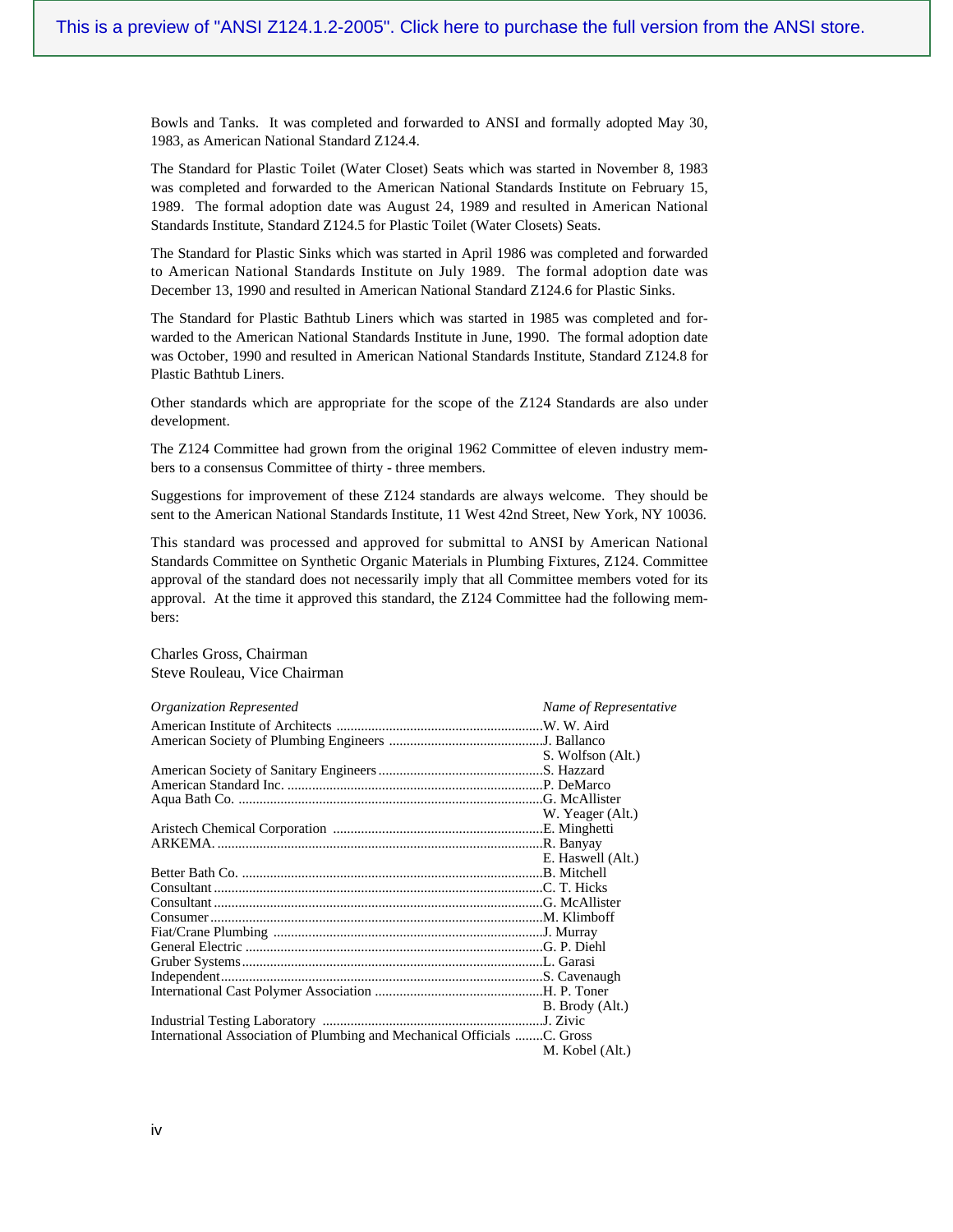| Organization Represented                       | Name of Representative |
|------------------------------------------------|------------------------|
|                                                |                        |
|                                                |                        |
|                                                |                        |
|                                                | P. Hindle (Alt.)       |
|                                                |                        |
|                                                |                        |
|                                                | S. Kapelanski (Alt.)   |
|                                                |                        |
|                                                | T. Kenny (Alt.)        |
| National Association of Plumbing, Heating, and |                        |
|                                                |                        |
| National Association of Thermoformers for      |                        |
|                                                |                        |
|                                                |                        |
|                                                |                        |
|                                                |                        |
|                                                |                        |
|                                                | J. Simmons (Alt.)      |
|                                                |                        |
|                                                |                        |
|                                                | R. Taylor (Alt.)       |
|                                                |                        |
|                                                |                        |

Subcommittee Z124.1.2 on Plastic Bathtub and Shower Units, which developed this standard had the following members:

| M. Kobel, Chairman         | C. Arnold  | E. Minghetti       |
|----------------------------|------------|--------------------|
|                            |            |                    |
| A. Ciechanowski, Secretary | P. DeMarco | <b>B.</b> Mitchell |
|                            | G. Diehl   | J. Murray          |
|                            | R. Gano    | S. Rawalping       |
|                            | L. Garasi  | H. Toner           |
|                            | _ _ _      |                    |

- Diehl J. Murray<br>Gano S. Rawalp G. McAlister
- B. Mitchell Gano S. Rawalpindiwala<br>Garasi H. Toner H. Toner<br>J. Zivic